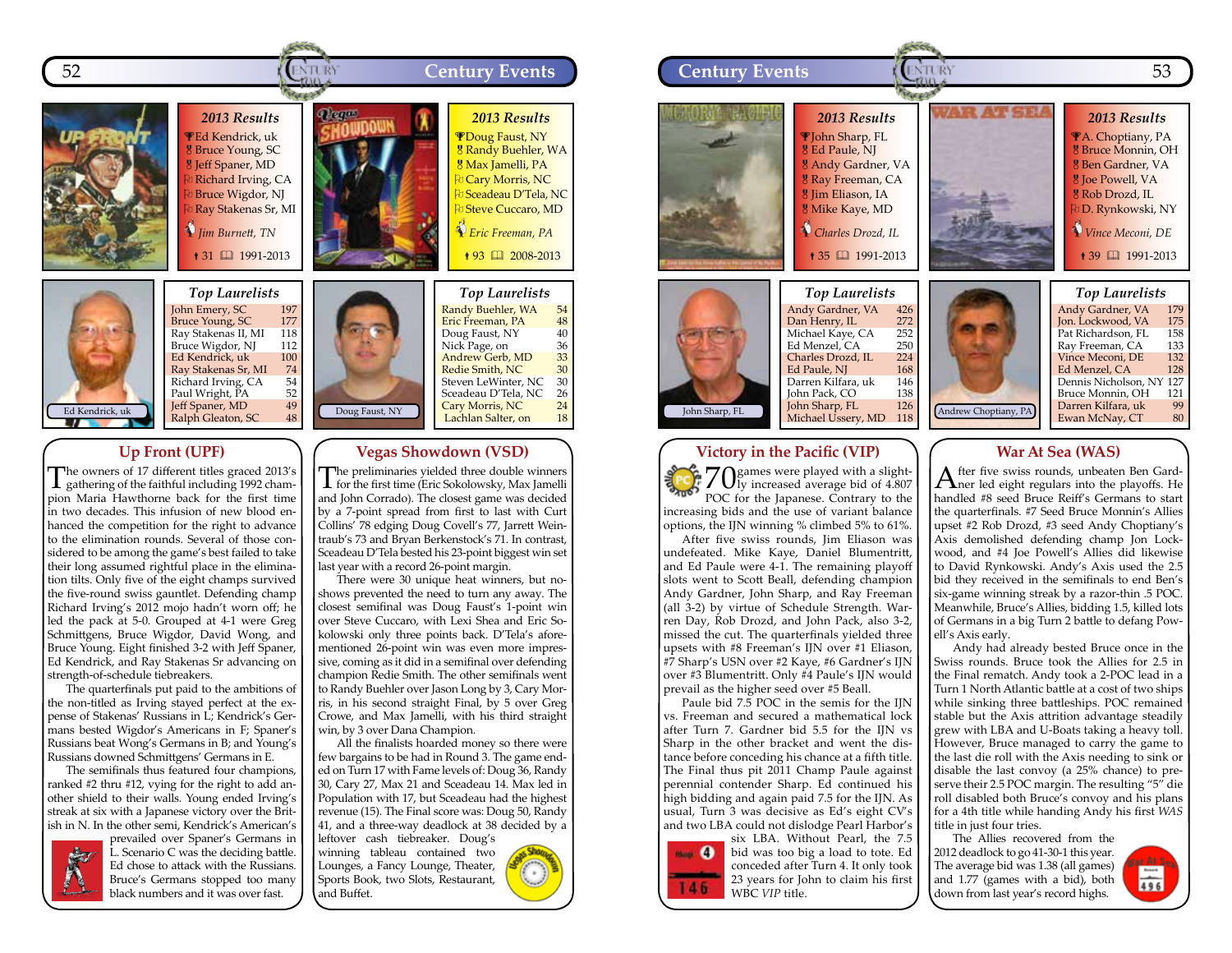



### **Warriors of God (WOG)**

The French won ten of 2012's 19 games. This year the English reversed fortunes, taking 11 of 16 including both semifinals, before the French got revenge in the Final.

The first semifinal featured quick players with Pete Stein and David Long outdoing one another in setting a rapid pace. This fencing match came to an abrupt halt as Pete fell behind and had to make increasingly dangerous gambles to recover that failed to hit home. The other bracket saw Philip Yaure oppose Derek Landel, 2012's third place laurelist. By midgame, Derek's English were in Paris. It took three more turns to successfully roll for control, after which the French cause was lost.

Derek bid a VP for the English in the Final. Two of Dave's three leaders died on the first turn and Derek opened a 7-VP lead by Turn 5. The English controlled most of the British Isles and the coast of France, but Dave held the French interior. On Turn 7 Derek failed a 50- 50 chance to take Ile-de-France by siege, while Dave used the turn to control Wales and take a 2-VP lead. Every non-neutral area of the board was controlled by one of the players on Turn 8. Dave controlled the majority of these spaces and grew his French lead to 11 VP. Derek took



one more shot at Ile-de-France on Turn 9, but when his 33% siege chance failed, Dave's French lead grew, causing Derek to concede on Turn 11.



#### **Washington's War (WWR)**

New rule changes affected both speed and balance of the event. The 1782 and 1783 *War Ends* cards became 1781 *War Ends* cards. A game could still end earlier via the 1779 or 1780 *War Ends* card or triggering of automatic victory conditions. Save for the first round, play balance was close although the Americans won each round.

Marvin Birnbaum, NY 271<br>Paul Gaberson, PA 198 Paul Gaberson, PA Brian Mountford, NY 179<br>Keith Wixson, NI 172 **Keith Wixson, NJ 172**<br>John Poniske, PA 91

In the semifinals James Pei's Brits easily defeated Marvin Birnbaum. This game drew the event's sole bid of 4 for the Americans and had no visible impact on the outcome. The other bracket was a rematch of the previous Final without the Swamp Fox setting. George Young won as the Americans in a close contest against defending champ Keith Wixson. The game came down to a battle for Montreal on the last card play of the game. The Americans won, causing Canada to be uncontrolled and leaving the Brits with just five colonies. Pei then repeated his British dominance in the Final over Young.

The sole British win in the Quarterfinals was by capture of George Washington. Overall, the Americans held a 42-30 edge but a more reasonable 27-22 advantage emerges after the first round. The elimination rounds went 4-3 for the Americans, but Pei's British play in the

last two rounds might have had something to do with that. The Americans usually had to give the Brits 2 or 3 PC, but the bidding did not seem to have had much effect.



### **Waterloo (WAT)**

The PAA went 26-15. However, the re-<br>cord of the top eight players is a telling 9-6 French slate. So skillful play would seem to trump side selection. Bidding usually costs the PAA six factors or less. Enlarged maps and counters made an appearance this year, a concession to aging eyes. Playoff spots were harder to come by and it wasn't until an hour before the semifinals began that the last spot was awarded - leaving Richard Beyma, Ed Menzel, Ray Clark, Greg Smith, Tim Miller, and Gary Dickson on the sidelines after valiant pursuits.

Pat Mirk's French assaulted Quatre Bras with three attacks and two soak-offs in the first semifinal. Three DEs destroyed 19 Prussian factors at no cost to draw a quick Joe Angiolillo concession. Meanwhile, in the other bracket, the French fared far worse. On 17 June, John Clarke's French launched five attacks, including three 2-1s. John suffered two AEs and two exchanges (vs a doubled defender). The resultant loss ratio was 42:19. Joe Beard's counterattacks maintained his doubled positions and increased the attrition ratio to 57:23 in his favor by 9AM to advance.

Pat won the PAA bid for 5. Late on 17 June, his position was so precarious he launched a series of desperate attacks. But the fate that had served



him so well heretofore proved a fickle mistress. Of the six attacks, five 1-1s and a single 2-1, he rolled three AEs, two exchanges, and a DB2. Joe's title defense was secure.

#### **Wellington (WLL)**

The 11 games preceding the Final yield-ed five Spanish and six Blue French wins. Britain, with Wellington, has the most powerful force on the board and is al-

most always in the best position to retake Madrid and its two VPs. The greens' chances grow longer as the game progresses inevitably toward the northeast and France. But shutout? And Britain?

The Final teamed the former championship resumes of top-ranked Peter Reese and secondranked Henry Russell as Britain and Spain, respectively, against novice Jim McCarthy as the blues and Frank Morehouse as the greens. On Turn 1 Reese and Russell made a determined attack on the greens' Marshal Soult, destroying his entire army and taking Madrid. Game over? Not hardly.

Fortunes change quickly in *Wellington*. In one of our semifinals, Melvin Casselberry rolled 57 dice without a needed 6 to take a besieged fort. In the Final, fortune seemed to shift to the French on Turn 2. By winning a series of victories in and around Madrid, the greens were able to retake the city. Against the pressure of the last turn, the Brits and Spanish were unable to muster enough troops and the cards necessary to move them to invade France. But which French side was the winner? In the end, Frank Morehouse, who had

husbanded his cards, on his last play was able to convert several spaces and bring victory to the greens—thus giving them their only win of the tournament – the last one.

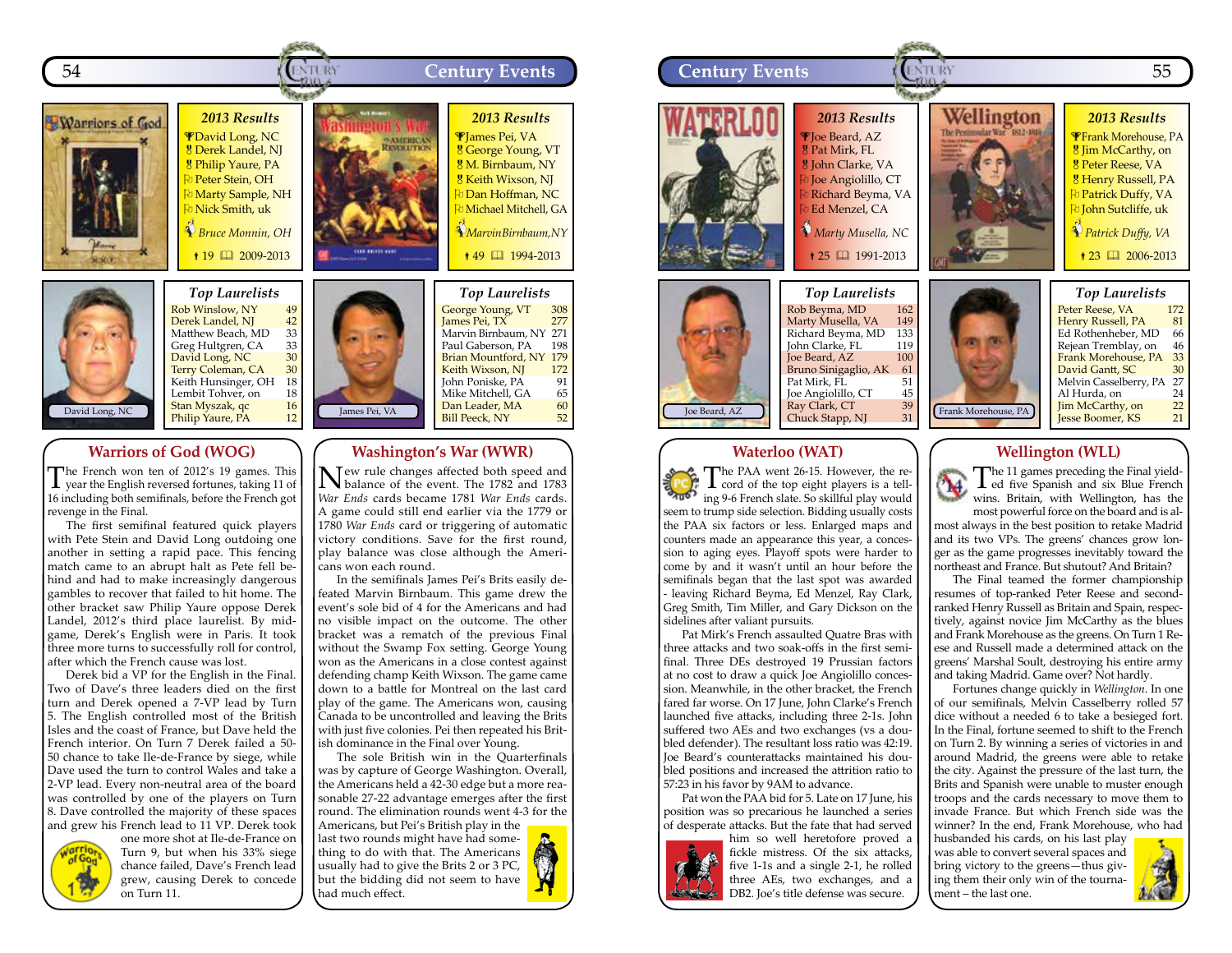



*Top Laurelists* James Pei, VA 354 Keith Wixson, NJ 289 Paul Gaberson, PA 210<br>Ron Fedin, PA 141 Ron Fedin, PA<br>George Young, VT 131 George Young, VT 131<br>Peter Reese, VA 111 Peter Reese, VA 111 John Buse, IL 99<br>Tom Drueding, MA 98 Tom Drueding, MA 98<br>Rob Winslow, NY 70 Rob Winslow, NY 70<br>Michael Usserv, MD 60 Michael Ussery, MD

### **Wilderness War (WNW)**

The event resorted to Class B status for the first time and welcomed five new players as a result. Despite the new blood, attendance declined again and is now just a third of its debut draw 12 years ago. The games split almost evenly with the French winning ten of 18 games. However, the Brits won two of the three elimination matches.

Michael Ussery became the first new Champion since 2006, defeating defending Champion Keith Wixson in the semifinals and three-time champ Paul Gaberson in the Final. Gaberson defeated George Young in the other semifinal. Young was also stopped in the semifinals last year.

The elimination rounds proved anticlimactic. Wixson's Brits drew no reinforcement cards in the first two turns of the semifinal and lost a reinforcement card to *Ministerial Crisis* at the start of Turn 3. Facing long odds as a result, Wixson gambled all on a stab at Ticonderoga with his main army under Abercromby without a viable retreat route before the French defenders could return from winter quarters. Ussery immediately counterattacked with the French main army in a low odds attack due to British fieldworks but won the day, destroying the British force and drawing a concession. The title game was just as quick. Gaberson's



French were crippled on the first card play when Montcalm was killed at Ft. William Henry. Ussery drew plenty of early reinforcements and by late '58 was able to grind the French down in the Champlain Valley.



#### **World At War (WAW)**

WBC's most unique event, which is more<br> **WBC** of an ongoing playtest and handson seminar workshop rather than a competitive tournament, fielded six games with two of them using starting positions that resulted from playing the unpublished *Gathering Storm* prequel.

The first offspring of *Gathering Storm* began in spring 1939, six months ahead of history. France fell in 1939, and the Soviet Union was invaded in summer, 1940. Meanwhile, Italy, which began at war with the Western Allies over Albania, was in a permanent defensive mode. Russia was "stabbed in the back" by Japan in summer, 1941, and eventually surrendered, although at great cost to Japan. Not to be deterred, the Western Allies were ashore in Europe in 1942, and eventually pressed forward, with help from a resurgent Russia, to take out Germany historically in summer, 1945. However, Germany did set off an atomic bomb, delivered by an advanced submarine, in New York harbor. In retaliation, the Allies delivered bombs to both Berlin and Tokyo the same turn, ending the game.

In the second *Gathering Storm* sequel, the game began in summer 1939. This game also featured a painfully slow conquest of France followed by a failed invasion of Russia. This was chalked up to since-corrected imbalances in *Gathering Storm*. The

Axis found itself a year behind schedule. To keep the game interesting, the players decided to call a truce in Europe for a year. The final result was adjudicated as a tie in both theaters.



## **2013 Trial Events** 57

*To read after-action reports, visit http://www.boardgamers.org/yearbook13/*









Philip Livingstone, DE

- **P** Tamara Houde, VA
- O  Mark Geary, OH
- 
- O  David Meyaard, NY

 *Tom DeMarco, NJ*







- Pu Randy Callard, IL Pu Rod Coffey, MD
- **Pu** Stanley Buck, MD
- Pu Steve Cuccaro, MD
- *Kevin McPartland, MD*



 *Joel Tamburo, IL*



**Battleline (BAT)**  $*$  40  $\Box$  2001-2013

 Sean McCulloch, OH O  Samantha Berk, PA O  Brad Raszewski, MD O  Michael Sosa, FL O  David Rennert, MD

**D** Matthew McCracken, PA

 *Bruce Reiff, OH*



**Anzio (ANZ)**